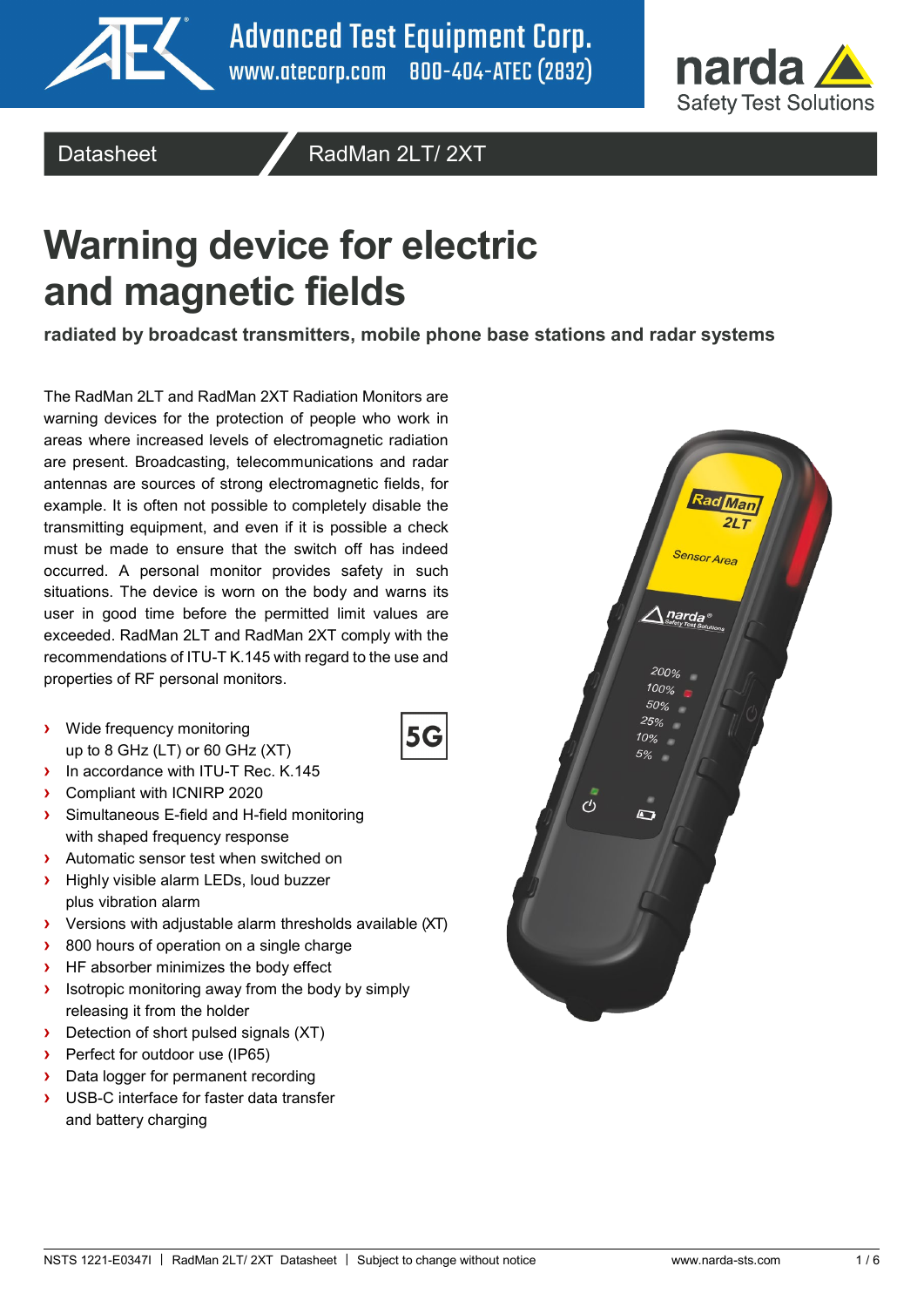

## **Description**

### **Display and warning signals**

The actual field exposure level is indicated in six steps from 5% to 200% by LEDs. The percentages refer to the proportion of the power density limit value specified in a safety standard. If the field exposure level exceeds 50% of the limit value, the device vibrates and emits a loud alarm tone. There is also a bright light in the top part of the RadMan 2 that can be easily seen from various angles. The light flashes red in time with the alarm signal. A second, more persistent alarm sounds when the 100% threshold is exceeded, warning the user to leave the danger area. Device versions with alarm thresholds that can be set using PC software are also available.



*Fig. 1. Front view with controls and indicators*

#### **Standard compliance by means of shaped frequency response**

The permitted limit values specified in the standards vary according to the frequency. Weighting filters in the sensors of the RadMan 2 simulate the frequency response of the standard. They ensure that the alarm thresholds are correct over the entire frequency range. Settings are not necessary.

#### **Usable in near field and far field conditions**

The otherwise fixed relationship between the electric and magnetic fields does not apply in the near field region. Both types of field therefore need to be checked. RadMan 2 is equipped with both E-field and H-field sensors, so it provides reliable warning regardless of the distance from the radiation source.

### **Minimal body effect**

Personal monitors are generally worn on the person. RadMan 2 is supplied fitted with a suitable attachment and RF absorber that allows it to be fixed easily to a harness or belt. The RF absorber reduces the signal reflections caused by the body which would otherwise affect the result displayed by the monitor. If needed, the RadMan 2 can be released from the attachment with one hand in order to determine the field exposure away from the body with an isotropic directional characteristic. An elastic security cord between the device and the attachment prevents the device from being dropped.

### **Automatic sensor test**

The newly developed sensor test provides additional assurance. The correct function of each sensor is checked every time the RadMan 2 is switched on. The device does not need to be checked anymore with a test generator before starting work.



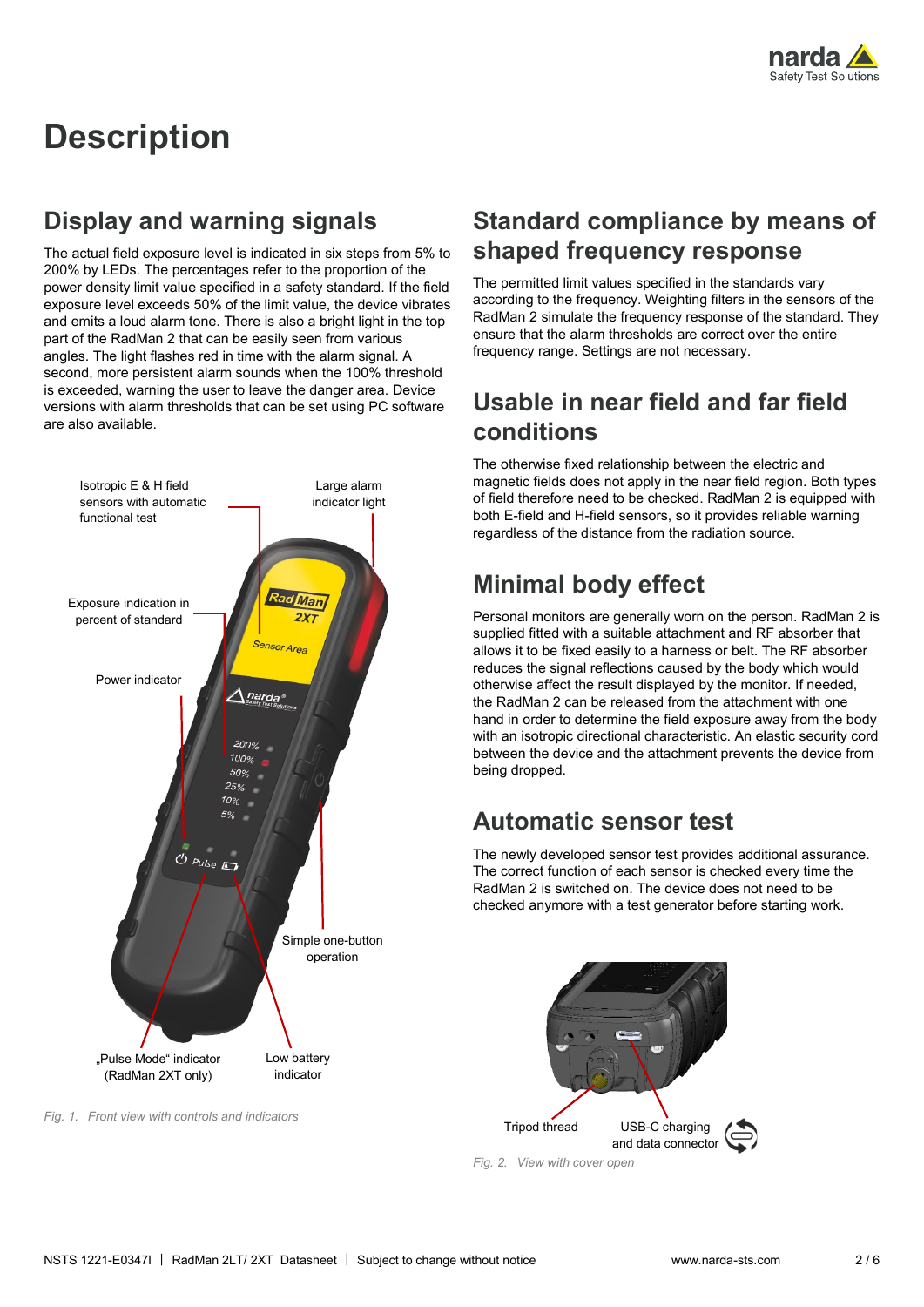

### **Data logger for permanent recording**

The RadMan 2 saves the exposure values for the E-field and Hfield continuously and adds a timestamp to each data set. The ring memory concept allows unlimited storage by overwriting the oldest data. The user does not have to worry about anything. If necessary, the exposure data can be analyzed easily.

### **PC software**

The RadMan 2-TS software allows the contents of the data recorder to be transferred to a PC via the USB interface. The maximum exposure values that have occurred as well as the averaged values can be displayed as a table or as a graph versus time using this software. It can also display live exposure level values and it can be used to configure the RadMan 2XT. The latest version is available for free download.

### **RadMan 2XT functions**

The RadMan 2XT has more functionality than the RadMan 2LT. The E field sensors of the RadMan 2XT are suitable for a wider frequency range that extends from about 1 MHz up to 60 GHz. The device is therefore able to warn of excessive levels of directional radio, radar signals and 5G millimeter waves in this frequency range. To ensure that pulsed signals (e.g. radar) are reliably detected, the integration time can be changed from 1 s (Normal Mode) to 30 ms (Pulse Mode) on the device itself. The setting is displayed on the device. The data recorder of the RadMan 2XT is equipped with a larger memory, and the save intervals can be user configured.

The additional RF Detection Mode with its tone search function enables precise localization of leaks in waveguides and coaxial screw connectors. As the pitch of the tone changes when the field source is approached, this feature can also be used to quickly and simply check that an antenna has been switched off.

| File              | <b>Database</b>        |                     |         |                                           | Monitor Memory Measurement Configuration Extras              |               |               |               | $\odot$<br>п              |
|-------------------|------------------------|---------------------|---------|-------------------------------------------|--------------------------------------------------------------|---------------|---------------|---------------|---------------------------|
| Dataset<br>CS)    |                        | Main Window<br>m    |         | Report<br>W                               |                                                              |               |               |               |                           |
| Index             |                        |                     | a       | <b>Values</b>                             | Info<br>General<br>Graph                                     |               |               |               |                           |
| <b>File Name</b>  |                        | RadMan2 Database    |         |                                           |                                                              |               |               |               | View Options              |
| Directory         |                        | C:\Users\Admin\Docu |         |                                           | narda<br><b>Safety Test Solutions</b>                        |               |               | Date<br>Time  | 08/30/2018<br>02:32:13 AM |
| Size              | 159.0 KB               |                     |         |                                           |                                                              |               |               |               |                           |
| Device Filter     | B-1216                 |                     | m.      | <b>Personal Monitor</b><br>Model:<br>S/N: | RadMan 2XT<br>Standard: ICNIRP 1998<br><b>B-1216</b><br>P/N: | 2281/01       |               |               |                           |
| Sel<br>Index      | Sub                    | Info                | Mode    |                                           |                                                              |               |               |               |                           |
| ▥                 | 1<br>170               |                     | History |                                           | History: Period Oh 2' 50", Interval 1s                       |               |               |               |                           |
| O                 | $\overline{2}$<br>3596 |                     | History | <b>Index</b>                              | Date/Time                                                    | Max (E-Field) | Ava (E-Field) | Min (E-Field) | ۸                         |
|                   |                        |                     |         | 170                                       | 08/30/2018 02:32:13 AM                                       | 2.000 % STD   | 2.000 % STD   | 2.000 % STD   |                           |
|                   |                        |                     |         | 169                                       | 08/30/2018 02:32:12 AM                                       | 2.000 % STD   | 2.000 % STD   | 2.000 % STD   | Ė.                        |
|                   |                        |                     |         | 168                                       | 08/30/2018 02:32:11 AM                                       | 2.000 % STD   | 2.000 % STD   | 2.000 % STD   |                           |
|                   |                        |                     |         | 167                                       | 08/30/2018 02:32:10 AM                                       | 1.000 % STD   | 1.000 % STD   | 1.000 % STD   |                           |
|                   |                        |                     |         | 166                                       | 08/30/2016 02:32:09 AM                                       | 2.000 % STD   | 2.000 % STD   | 2.000 % STD   |                           |
|                   |                        |                     |         | 165                                       | 08/30/2018 02:32:08 AM                                       | 2.000 % STD   | 2.000 % STD   | 2.000 % STD   |                           |
|                   |                        |                     |         | 164                                       | 08/30/2018 02:32:07 AM                                       | 2.000 % STD   | 2.000 % STD   | 2.000 % STD   |                           |
|                   |                        |                     |         | 163                                       | 08/30/2018 02:32:06 AM                                       | 2000 % STD    | 2.000 % STD   | 2.000 % STD   |                           |
|                   |                        |                     |         | 162                                       | 08/30/2018 02:32:05 AM                                       | 2.000 % STD   | 2.000 % STD   | 2.000 % STD   |                           |
|                   |                        |                     |         | 161                                       | 08/30/2016 02:32:04 AM                                       | 2.000 % STD   | 2.000 % STD   | 2.000 % STD   |                           |
|                   |                        |                     |         | 160                                       | 08/30/2018 02:32:03 AM                                       | 2.000 % STD   | 2.000 % STD   | 2.000 % STD   |                           |
|                   |                        |                     |         | 159                                       | 08/30/2018 02:32:02 AM                                       | 1.000 % STD   | 1,000 % STD   | 1,000 % STD   |                           |
|                   |                        |                     |         | 158                                       | 08/30/2018 02:32:01 AM                                       | 2000 % STD    | 2000 % STD    | 2.000 % STD   |                           |
| $\mathbf{m}$      |                        |                     |         | 157                                       | 08/30/2018 02:32:00 AM                                       | 2.000 % STD   | 2.000 % STD   | 2.000 % STD   |                           |
|                   |                        |                     |         | 156                                       | 08/30/2016 02:31:59 AM                                       | 2.000 % STD   | 2.000 % STD   | 2.000 % STD   |                           |
| <b>Select All</b> |                        |                     |         | 155                                       | 08/30/2018 02:31:58 AM                                       | 2.000 % STD   | 2.000 % STD   | 2.000 % STD   |                           |
|                   |                        |                     |         | 154                                       | 08/30/2018 02:31:57 AM                                       | 1.000 % STD   | 1,000 % STD   | 1,000 % STD   |                           |
|                   |                        |                     |         | 153<br>152                                | 08/30/2018 02:31:56 AM                                       | 2.000 % STD   | 2.000 % STD   | 2.000 % STD   |                           |
|                   |                        |                     |         |                                           | 08/30/2018 02:31:55 AM                                       | 2.000 % STD   | 2.000 % STD   | 2.000 % STD   |                           |

*Fig. 3. The contents of the data recorder can be read out and displayed very conveniently using the RadMan 2-TS PC software*



*Fig. 4. Graphical representation of exposure over time*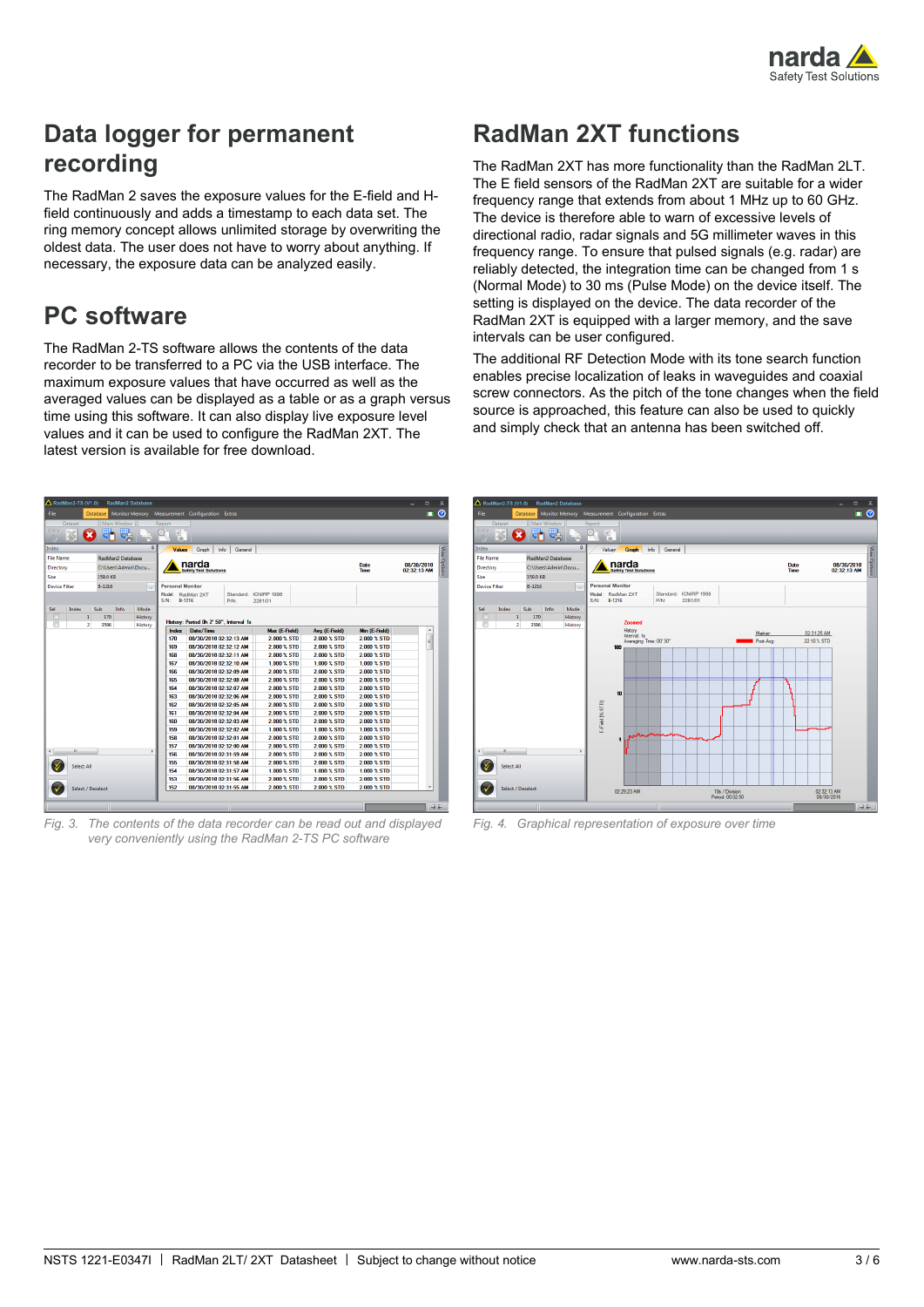

## **Specifications**

| <b>Product Features</b>             |                      | <b>RadMan 2LT</b>                                                                                 | <b>RadMan 2XT</b>                                                                                                                                   |  |
|-------------------------------------|----------------------|---------------------------------------------------------------------------------------------------|-----------------------------------------------------------------------------------------------------------------------------------------------------|--|
| <b>Sensors</b>                      |                      | Diode based isotropic E-field and H-field sensors (E-field sensor only for General Public models) |                                                                                                                                                     |  |
| Signal detection / integration time |                      | RMS/1s                                                                                            | RMS / switchable 1 s or 30 ms (Pulse Mode)                                                                                                          |  |
| Type of frequency response          |                      | Shaped response (weighted) according to a safety standard (see ordering information)              |                                                                                                                                                     |  |
| <b>Frequency range E-field</b>      |                      | 50 MHz to 8 GHz                                                                                   | 900 kHz to 60 GHz (ICNIRP 98 Occ models)<br>10 MHz to 60 GHz (ICNIRP 98 GP models)<br>3 MHz to 60 GHz (FCC models)<br>10 MHz to 60 GHz (SC6 models) |  |
| <b>Frequency range H-field</b>      |                      | 50 MHz to 1 GHz                                                                                   | 27 MHz to 1 GHz (ICNIRP 98, SC6 models)<br>3 MHz to 1 GHz<br>(FCC models)                                                                           |  |
| Sensitivity                         |                      | < 1% of standard                                                                                  |                                                                                                                                                     |  |
| <b>RF</b> exposure indication       |                      | 6 LEDs, 5/ 10/ 25/ 50/ 100/ 200% of Standard (refers to the equivalent power density)             |                                                                                                                                                     |  |
| Alarm indication                    |                      | Alarm LED (270 ° viewing angle), audible alarm and vibration                                      |                                                                                                                                                     |  |
| Alarm threshold                     |                      | 2 thresholds 50% and 100%                                                                         | 2 thresholds 50% and 100% (always preset)<br>Thresholds adjustable via PC from<br>10% to 310% only for optioned models                              |  |
| <b>CW</b> damage level              |                      | 20 dB above standard but not more than 10 kV/m or 26.5 A/m                                        |                                                                                                                                                     |  |
| Peak damage level                   |                      | 40 dB above standard for pulse widths < 10 us but not more than 100 kV/m or 265 A/m               |                                                                                                                                                     |  |
| ELF immunity $@$ 50/60 Hz           |                      | 10 kV/m                                                                                           |                                                                                                                                                     |  |
|                                     | Number of records    | 2,880 events (48 hours)                                                                           | 100,000 events                                                                                                                                      |  |
| Data logger<br>(Ring memory)        | Logging intervals    | 1 min                                                                                             | 1 s to 6 min or off (via PC), default:1 min                                                                                                         |  |
|                                     | <b>Recorded data</b> | Max/ Avg/ Min Exposure                                                                            |                                                                                                                                                     |  |
| Data interface                      |                      | USB type C                                                                                        |                                                                                                                                                     |  |
| <b>Additional functions</b>         |                      | Functional sensor test                                                                            | Functional sensor test, RF detection mode                                                                                                           |  |

| <b>Frequency / Isotropic Response</b>        |                 | <b>RadMan 2LT</b>                                           | <b>RadMan 2XT</b>                                                                                                                |  |
|----------------------------------------------|-----------------|-------------------------------------------------------------|----------------------------------------------------------------------------------------------------------------------------------|--|
| <b>ICNIRP 1998.</b><br><b>General Public</b> | E-Field<br>only | (50 MHz to 8 GHz)<br>$±3.5$ dB                              | $±3$ dB<br>(10 MHz to 10 GHz)<br>(> 10 GHz to 20 GHz)<br>$+6/-3$ dB<br>$+10/-3$ dB ( $> 20$ GHz to 60 GHz)                       |  |
| <b>ICNIRP 1998,</b><br>Occupational          | E-Field         | $±3.5$ dB<br>$(50$ MHz to 8 GHz)                            | $±3$ dB<br>(900 kHz to 10 GHz)<br>$+6/-3$ dB<br>(> 10 GHz to 20 GHz)<br>$+10/-3$ dB ( $> 20$ GHz to 60 GHz)                      |  |
|                                              | H-Field         | $±3$ dB<br>(50 MHz to 1 GHz)                                | $±3$ dB<br>(27 MHz to 1 GHz)                                                                                                     |  |
| <b>ICNIRP 2020.</b><br><b>General Public</b> | E-Field<br>only | (50 MHz to 8 GHz)<br>±3.5 dB                                | $±3$ dB<br>$(27 \text{ MHz to } 10 \text{ GHz})$<br>$+6/-3$ dB<br>(> 10 GHz to 20 GHz)<br>$+10/-3$ dB ( $> 20$ GHz to 60 GHz)    |  |
| <b>ICNIRP 2020,</b><br>Occupational          | E-Field         | $(50$ MHz to 8 GHz)<br>$±3.5$ dB                            | $±3$ dB<br>(27 MHz to 10 GHz)<br>$+6/-3$ dB<br>(> 10 GHz to 20 GHz)<br>+10/-3 dB (> 20 GHz to 60 GHz)                            |  |
|                                              | H-Field         | $±3$ dB<br>$(50$ MHz to 1 GHz)                              | $±3$ dB<br>$(1$ MHz to 1 GHz)                                                                                                    |  |
| FCC 96-326,<br>Occupational                  | E-Field         | $(50$ MHz to 8 GHz)<br>±3.5 dB                              | $±3$ dB<br>(3 MHz to 10 GHz)<br>$+6/-3$ dB<br>(> 10 GHz to 20 GHz)<br>$+10/-3$ dB ( $> 20$ GHz to 60 GHz)                        |  |
|                                              | H-Field         | ±3 dB<br>(50 MHz to 1 GHz)                                  | $±3$ dB<br>(3 MHz to 1 GHz)                                                                                                      |  |
| Safety Code 6 (2015),<br>Controlled          | E-Field         | +4/-3 dB (50 MHz to 3 GHz)<br>$+6/-3$ dB $(3$ GHz to 8 GHz) | $+4/-3$ dB<br>$(10 \text{ MHz to } 10 \text{ GHz})$<br>(> 10 GHz to 20 GHz)<br>$+6/-3$ dB<br>$+11/-3$ dB ( $> 20$ GHz to 60 GHz) |  |
|                                              | H-Field         | +4/-3 dB (50 MHz to 1 GHz)                                  | (27 MHz to 1 GHz)<br>+4/-3 dB                                                                                                    |  |
|                                              | E-Field         | ±1 dB<br>$(< 2.7$ GHz)                                      |                                                                                                                                  |  |
| <b>Isotropic Response</b>                    | <b>H-Field</b>  | $±1.5$ dB<br>$(< 500$ MHz)                                  |                                                                                                                                  |  |

Note: Frequency and isotropic response are verified by type approval test. Positive values of the frequency response mean early warning.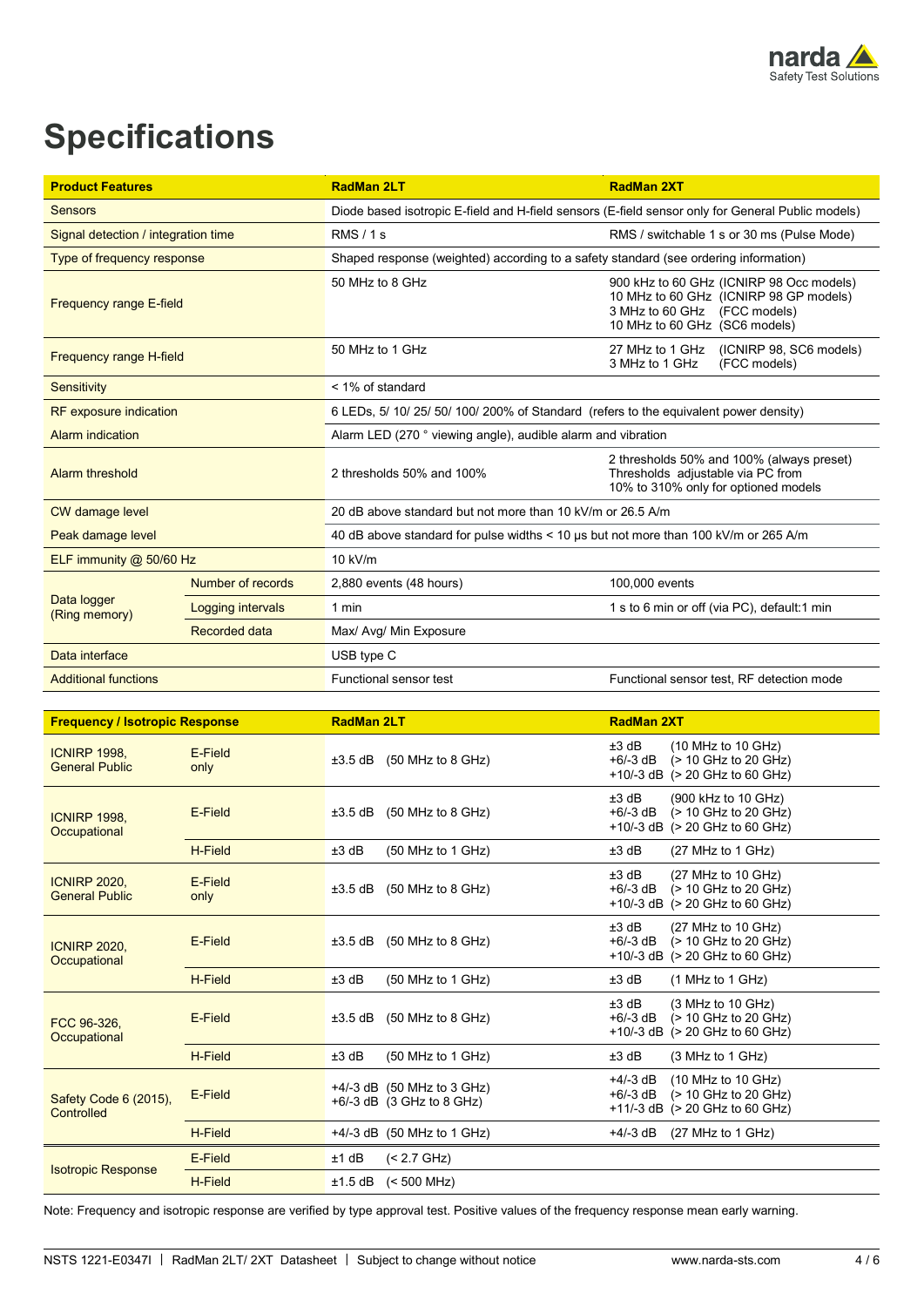

| <b>General Specifications</b>            |               |                                                                                |  |  |
|------------------------------------------|---------------|--------------------------------------------------------------------------------|--|--|
| Recommended calibration interval         |               | 3 years, for the first time 3 years after initial startup                      |  |  |
| Power supply                             |               | 2 replaceable NiMH batteries type AA, rechargeable via USB port                |  |  |
| Operating time / charging time (approx.) |               | 800 hrs. (without alarm) / charging time < 8 hrs.                              |  |  |
|                                          | Operating     | -10 °C to +55 °C (14 °F to 131 °F)                                             |  |  |
| Temperature range                        | Non-operating | -40 °C to +70 °C (-40 °F to 158 °F)                                            |  |  |
| Humidity                                 |               | 5% to 95%, non-condensing $(\leq 29 \text{ q/m}^3)$ , IEC 60721-3-2 class 7K2) |  |  |
| <b>Ingress Protection</b>                |               | IP65 (dust-tight and protected against water jets)                             |  |  |
| Dimensions $(H \times W \times D)$       |               | 165 mm x 47 mm x 31 mm (6.5 in x 1.85 in x 1.22 in) without mounting adapter   |  |  |
| Weight                                   |               | 185 g (0.4 lb) without mounting adapter                                        |  |  |
| Country of origin                        |               | Germany                                                                        |  |  |

## **Ordering Information**

| <b>RadMan 2LT - Personal Monitor Sets 8 GHz</b>                                                                                                                                      | <b>Part number</b> |
|--------------------------------------------------------------------------------------------------------------------------------------------------------------------------------------|--------------------|
| RadMan 2LT, ICNIRP 1998/ Occupational a)<br>compliant with ICNIRP 2020                                                                                                               | 2280/101           |
| RadMan 2LT, FCC 96-326/ Occupational                                                                                                                                                 | 2280/102           |
| RadMan 2LT, SC 6 (2015)/ Controlled                                                                                                                                                  | 2280/103           |
| RadMan 2LT, ICNIRP 1998/ General Public, E-Field<br>compliant with ICNIRP 2020                                                                                                       | 2280/111           |
| Each set includes:<br>RadMan 2LT Basic Unit, Mounting Adapter, Fastening Strap, Lanyard, USB Cable,<br>Allen Wrench 1.5 mm, Operating Manual, Carrying Case, Calibration Certificate |                    |
|                                                                                                                                                                                      |                    |
| RadMan 2XT - Personal Monitor Sets 60 GHz                                                                                                                                            | <b>Part number</b> |
| RadMan 2XT, ICNIRP 1998/ Occupational a)<br>compliant with ICNIRP 2020 for frequencies above 27 MHz                                                                                  | 2281/101           |
| RadMan 2XT, FCC 96-326/ Occupational                                                                                                                                                 | 2281/102           |
| RadMan 2XT, SC 6 (2015)/ Controlled                                                                                                                                                  | 2281/103           |
| RadMan 2XT, ICNIRP 1998/ General Public, E-Field<br>compliant with ICNIRP 2020 for frequencies above 27 MHz                                                                          | 2281/111           |
| Each set includes:<br>RadMan 2XT Basic Unit, Mounting Adapter, Fastening Strap, Lanyard, USB Cable,<br>Allen Wrench 1.5 mm, Operating Manual, Carrying Case, Calibration Certificate |                    |
|                                                                                                                                                                                      |                    |

| <b>RadMan 2XT - Personal Monitor Sets 60 GHz with adjustable Alarm Thresholds</b> | <b>Part number</b>                                      |            |
|-----------------------------------------------------------------------------------|---------------------------------------------------------|------------|
| RadMan 2XT Optioned, ICNIRP 1998/ Occupational a)                                 | compliant with ICNIRP 2020 for frequencies above 27 MHz | 2281/101-1 |
| RadMan 2XT Optioned, FCC 96-326/ Occupational                                     |                                                         | 2281/102-1 |
| RadMan 2XT Optioned, SC 6 (2015)/ Controlled                                      |                                                         | 2281/103-1 |
| <b>Each set includes:</b>                                                         |                                                         |            |

RadMan 2XT Basic Unit, Mounting Adapter, Fastening Strap, Lanyard, USB Cable, Allen Wrench 1.5 mm, Operating Manual, Carrying Case, Calibration Certificate

a) ICNIRP Occupational versions are also compliant with many national and international standards and regulations such as Directive 2013/35/EU, EMFV 2016 (Germany) and VEMF 2016 (Austria).